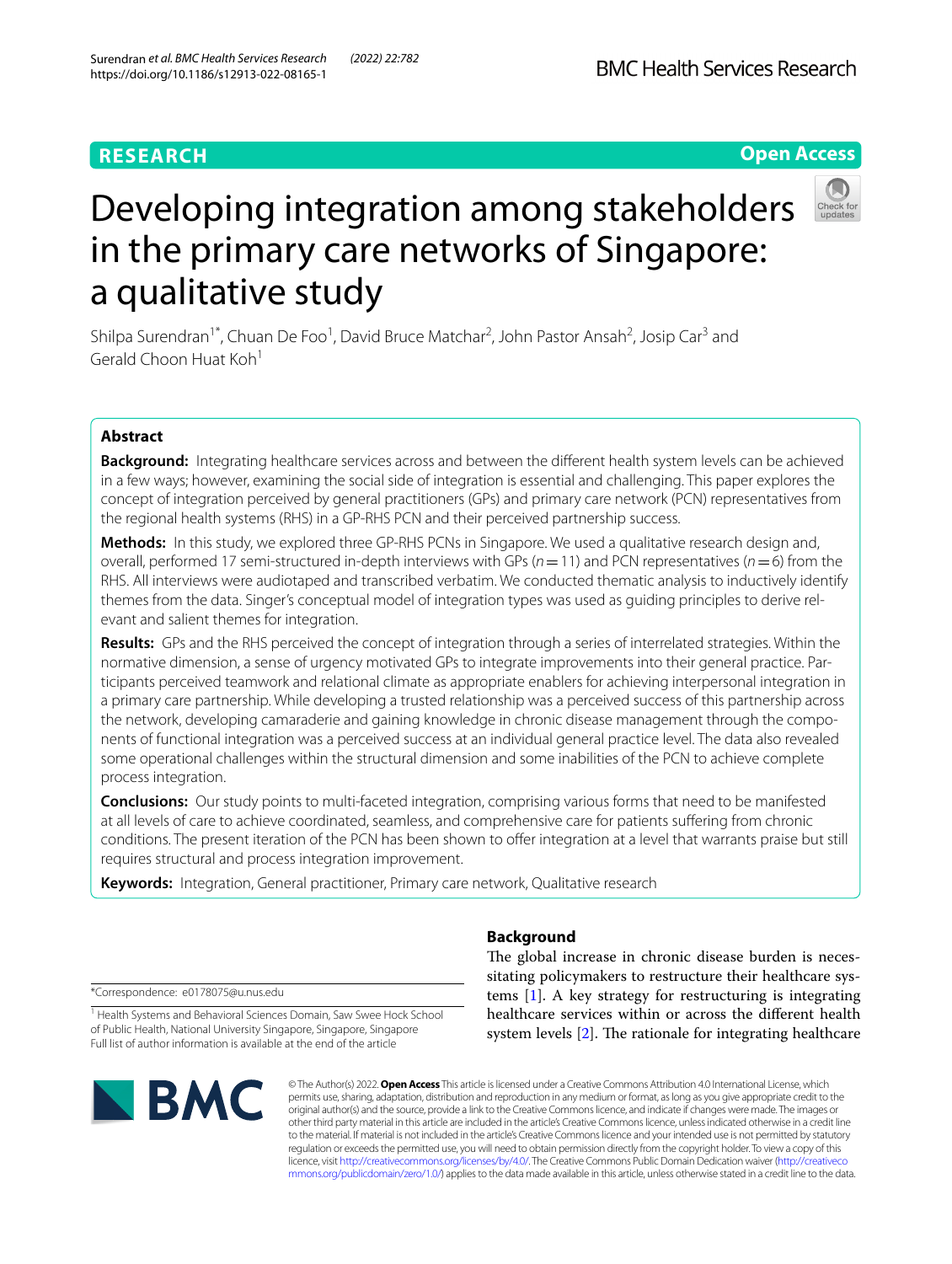services is twofold. First, patients with chronic conditions require services at diferent health system levels, and integration aims to facilitate coordination across system levels [[3\]](#page-8-2). Second, traditionally health systems are organised around diseases and organ systems, whereas in an integrated approach, services are organised around patient needs, which can be similar regardless of the specific medical condition. Third, integration can reduce the replication of services across diferent medical specialities  $[3]$  $[3]$ . With the notion that primary care with sufficient capacity and capability is crucial to care integration, the Singapore Ministry of Health (MOH) facilitated the development of the Primary Care Network (PCN) to serve as a vehicle for addressing the increasing chronic disease burden [\[4](#page-8-3)–[6\]](#page-8-4).

A PCN is a network of general practitioners (GPs) supported by nurses and care coordinators that provides holistic care for patients with chronic conditions  $[6]$  $[6]$ . The MOH funds the PCN to hire project managers, nurse counsellors and care coordinators to provide team-based care [[6\]](#page-8-4). Currently, there are two types of PCN models in Singapore, the GP-Driven PCN and the GP-Regional Health Systems (RHS) partnership PCN [[6\]](#page-8-4). An RHS is a geographical cluster led by a public hospital working closely with primary care providers, community hospitals, nursing homes, home care and day rehabilitation providers to foster integrated care within the region [\[7](#page-8-5)]. Of the 10 PCNs established in Singapore since 2018, three are GP-RHS PCNs [[6\]](#page-8-4).

The GP-RHS PCN is a public-private partnership between GPs and one of the RHS [[6\]](#page-8-4). As these stakeholders often have diferent views, interests, and objectives, integrating services between them is often difficult to accomplish [[8](#page-8-6)]. Moreover, lack of trust and commitment, inefective leadership, and communication are other barriers to integrating services across the diferent health system levels and organisations  $[8-10]$  $[8-10]$  $[8-10]$ .

Integration across the diferent health system levels and entities can be achieved in a few ways. Structural, functional, and clinical types of integration are the common modes through which healthcare services integration occur. However, a recent study by Singer et al. [\[11](#page-8-8)] has highlighted the importance of examining the social side of integration. Firstly, when integrating healthcare services, stakeholders must collaborate in new ways. Secondly, consistent and coordinated approaches to working are more organically adopted when stakeholders share a positive relationship. Therefore, it is imperative to understand the social features pertaining to stakeholder perceptions and underlying beliefs and how they interact to foster integration of healthcare services within and beyond the diferent health system levels in a coordinated manner.

Interpersonal and normative types of integration describe the social features closely related to stakeholders' beliefs and behaviour [[11](#page-8-8)]. However, only a handful of studies [\[12](#page-8-9)[–14](#page-9-0)] have examined them in healthcare contexts since the concept is challenging to investigate  $[15–17]$  $[15–17]$  $[15–17]$ . Therefore, this study's objective is to explore the concept of integration among GPs and the PCN representatives from the RHS in a GP-RHS PCN and their perceived partnership success. This study is central and timely as internationally, countries are moving towards implementing PCNs, which are the building blocks of integrated care systems  $[18]$  $[18]$ . Therefore, demonstrating how stakeholders at the diferent health system levels develop integration will offer valuable insight and evidence-based approaches for researchers and policymakers working on integrated care systems globally.

## **Methods**

## **Theoretical framework**

We used Singer et al's  $[11]$  $[11]$  conceptual model of integration types to study the concept of integration. Integrations, such as structural, functional, normative, interpersonal and process, happen through a range of inter-related integration efforts. Integration is not fixed but rather a fuid process underpinned by the dynamic interplay stakeholders place on the various interactions they have with each other. The conceptual model describes fve types of integration at diferent health system levels. These are:

Structural integration — refers to capital assets, operational, fnancial, or legal ties and governance mechanisms such as ownership which are all bounded in contractual arrangements within and between organisations.

Functional integration — refers to formal, written policies and protocols for activities which are under the leaders' direct control and that support coordination, accountability and decision making between organisations and individuals.

Normative integration — refers to sharing a common culture such as shared vision and mission, collective attitude, sense of urgency, and various forms of leadership and exhibiting a specifc culture of integration such as coordination, communication, and continuity of care across various organisations.

Interpersonal integration — refers to the extent of teamwork or collaboration among healthcare professionals and nonprofessional caregivers and patients within and between organisations.

Process integration — refers to planned processes or implemented procedures that are explicitly intended to integrate healthcare services across people, functions, and operating units in a single coordinated approach.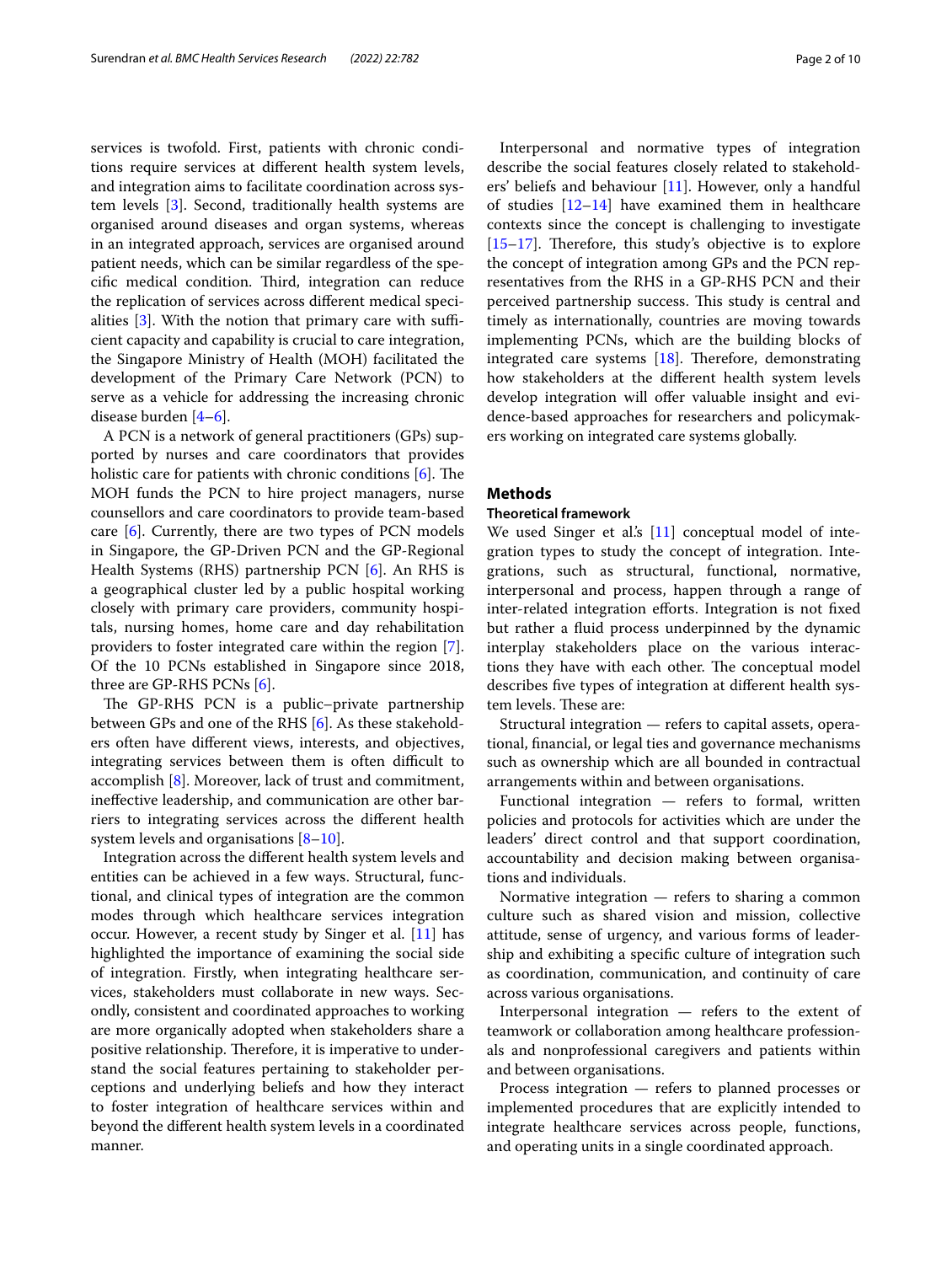## **Design and setting**

This study is reported using the consolidated criteria for reporting qualitative research (COREQ) guidelines (see Additional file [1](#page-8-10))  $[19]$  $[19]$ . In this study, we explored three GP-RHS PCNs. In a GP-RHS PCN partnership, there are two leaders. The clinical leader is a GP, while the administrative leadership role is steered by the RHS with whom the GPs have partnered. The size of the network ranges from 72 to 120 general practices [[6\]](#page-8-4). We used a qualitative research design and, overall, performed 17 semi-structured in-depth interviews with GPs  $(n=11)$ and PCN representatives  $(n=6)$  from the RHS between March 2019 and October 2021 to explore the concept of integration and their perceived partnership success.

## **Sampling strategy and data collection**

We used a purposive maximum variation sampling approach to recruit participants to obtain a spectrum of qualitative data to construct a holistic understanding of the GP-RHS relationship from various angles [\[20\]](#page-9-5). Participants were purposively selected based on their position and expertise within the GP-RHS PCN. "Position" is referred to participants' position within the PCN, i.e., administrative lead, manager, clinical lead, and primary care coordinator and "expertise" is referred to their specifc responsibilities within the PCN (Table [1](#page-2-0)). A list of general practices participating in PCNs is available on a publicly accessible government-run website designated for the same. Based on this list, we contacted the general practices via telephone or email in sequential order and approached the GP in charge of the practice to explain the objectives of our study. After the initial contact, an official participant information sheet and consent form was sent to the participants. Written informed consent was obtained from all participants prior to commencing the in-depth interviews. None of the participants invited refused to participate in this study.

The sample size was determined based on data saturation. Data saturation was decided by the study team members based on reaching thematic saturation, where no new themes could be identifed from the interview data (see Additional fle [2](#page-8-11)). We reached data saturation by the  $17<sup>th</sup>$  interview. Data were collected using an interview guide. One author conducted the interviews in English, either face-to-face at the participants' workplace or via a video conferencing platform, and another author took detailed feld notes. Interviews

#### <span id="page-2-0"></span>**Table 1** Sociodemographic characteristics of participants  $(n = 17)$

| Participant ID   | Age in years  |        | Gender Position within the PCN | Specific job in the PCN                                                           | Years of<br>experience in<br>primary care |
|------------------|---------------|--------|--------------------------------|-----------------------------------------------------------------------------------|-------------------------------------------|
| <b>RHS 01</b>    | 49            | Female | Manager                        | Administrative support                                                            | 22                                        |
| <b>RHS 02</b>    | 46            | Female | Administrative lead            | Administrative support, Fund management, CME curriculum<br>development            | 8                                         |
| <b>RHS 03</b>    | 53            | Female | Administrative lead            | Administrative support, Fund management, CME curriculum<br>development            | 25                                        |
| <b>RHS 04</b>    | 41            | Female | Administrator                  | Administrative support                                                            | 10                                        |
| <b>RHS 05</b>    | 30            | Female | Assistant manager              | Administrative support                                                            | 5                                         |
| <b>RHS 06</b>    | 30            | Female | Primary care coordinator       | Care coordination                                                                 | 3                                         |
| GP <sub>01</sub> | 64            | Male   | General practitioner           | Collect chronic disease care indicators                                           | 35                                        |
| GP 02            | 56            | Female | General practitioner           | Collect chronic disease care indicators                                           | 25                                        |
| GP <sub>03</sub> | 40            | Male   | General practitioner           | Collect chronic disease care indicators                                           | 12                                        |
| GP <sub>04</sub> | 72            | Male   | General practitioner           | Collect chronic disease care indicators                                           | 40                                        |
| GP <sub>05</sub> | 41            | Male   | General practitioner           | Collect chronic disease care indicators                                           | 15                                        |
| GP 06            | 55            | Male   | Clinical lead                  | Fund management, CME curriculum development, resolve<br>problems faced by the GPs | 30                                        |
| GP <sub>07</sub> | 49            | Male   | Clinical lead                  | Fund management, CME curriculum development, resolve<br>problems faced by the GPs | 20                                        |
| GP 08            | 39            | Male   | Clinical sub-lead              | Fund management, CME curriculum development, resolve<br>problems faced by the GPs | 8                                         |
| GP 09            | 59            | Female | General practitioner           | Collect chronic disease care indicators                                           | 27                                        |
| <b>GP 10</b>     | 38            | Male   | General practitioner           | Collect chronic disease care indicators                                           | 5                                         |
| <b>GP 11</b>     | Not available | Male   | Clinical lead                  | Fund management, CME curriculum development, resolve<br>problems faced by the GPs | 10                                        |

*RHS* Regional Health Systems, *GP* General practitioner, *PCN* Primary Care Network, *CME* Continuous Medical Education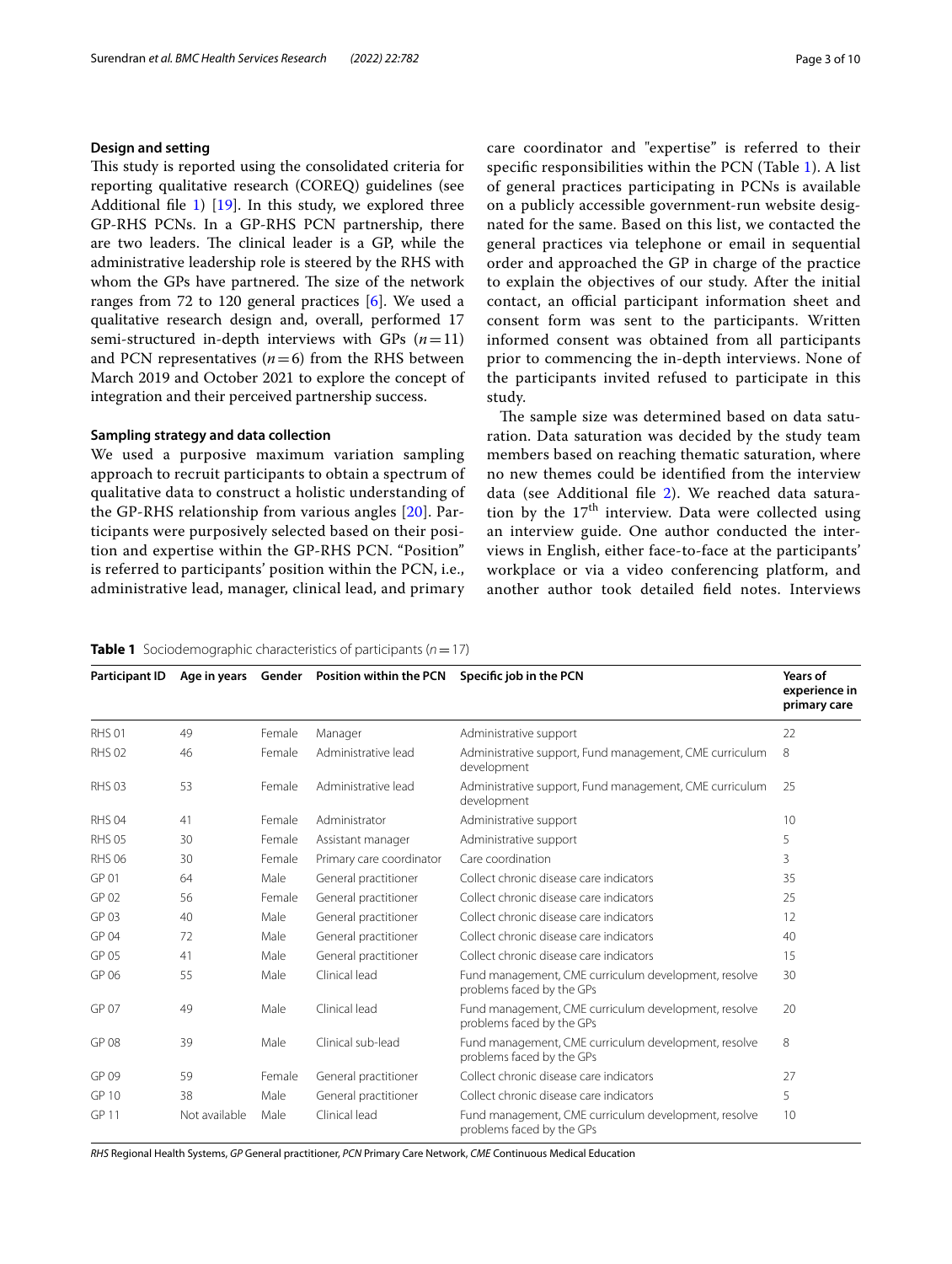were audiotaped and lasted 60 to 80 min on average. All participants approached agreed to participate.

#### **Data analysis**

Interviews were transcribed verbatim, and we conducted thematic analysis to inductively identify themes from the transcripts [[21\]](#page-9-6). Two authors coded the transcripts using QSR NVivo 12 software  $[22]$  $[22]$  $[22]$ . The codes were then organised into sub-themes and themes derived from the data with Singer et al's [\[11](#page-8-8)] conceptual model of integration types as a thematic guide.

To enhance the rigour of the analytical process, three authors discussed codes and themes in regular team meetings to enhance refexivity and challenge interpretations. Thematic saturation was achieved when analysis revealed no new codes and themes [[21\]](#page-9-6). Each quote includes either GP or RHS, followed by a participant number (GP01/RHS01).

To enhance the study's trustworthiness, frstly, the interviewer and the note taker acknowledged their position as a research team member with the participants to mitigate any preconceived bias [[23\]](#page-9-8). Secondly, the interviewer wrote memos to document her refections and any emerging themes that were later interpreted to express the types of integration. Lastly, member checking was performed with a few participants in the fnal data analysis stage to verify their perspectives' accurate representation and validate our interpretations of the data [[24\]](#page-9-9).

## **Results**

We conducted 17 semi-structured in-depth interviews with GPs  $(n=11)$  and PCN representatives  $(n=6)$ from the RHS. Their average age was 48 years (range 30–72 years), and their average years of experience in primary care was 21 years (range 8–40 years) (Table [1](#page-2-0)). Table [2](#page-3-0) summarises the coding scheme. Themes and subthemes are described in detail below. Data saturation was reached at the  $17<sup>th</sup>$  interview.

<span id="page-3-0"></span>**Table 2** Coding scheme with count and percentage [n (%)] of codes

| <b>Theme</b>                       | Subtheme                         | Code                                                                                                                                                                                  |
|------------------------------------|----------------------------------|---------------------------------------------------------------------------------------------------------------------------------------------------------------------------------------|
| Structural integration             | Legal ties                       | Contract details stakeholders' roles and responsibilities (13/17, 76%)                                                                                                                |
|                                    | Operational ties and problems    | Mandatory data entry challenging (10/11, 90%)                                                                                                                                         |
|                                    |                                  | Coordination issues due to multiple clinic management system vendors (2/6, 33%)                                                                                                       |
|                                    |                                  | Coordination issues in deploying ancillary services (2/6, 33%)                                                                                                                        |
|                                    |                                  | Lack of personal attention (3/11, 27%)                                                                                                                                                |
|                                    |                                  | Regional division of the network helps to build relationships, better coordination, and<br>share the workload among the GP leads (4/6, 67%)                                           |
| Functional integration             | Protocols for activities         | Joint decision-making for developing protocols for fund management and continuous<br>medical education curriculum development (15/17, 88%)                                            |
|                                    |                                  | GPs decide how to utilise disbursed care plus fee (11/17, 65%)                                                                                                                        |
|                                    |                                  | Gain knowledge on chronic disease management (11/11, 100%)                                                                                                                            |
| Normative integration              | Shared vision                    | Recruit GPs with an interest in chronic disease management (4/6, 67%)                                                                                                                 |
|                                    |                                  | Early to comment of PCN's effectiveness in improving chronic disease care since its func-<br>tions were disrupted due to the coronavirus infectious disease 2019 pandemic (4/17, 27%) |
|                                    | Sense of urgency                 | Adopted clinic management system (11/11, 100%)                                                                                                                                        |
|                                    |                                  | Early to comment of PCN's effectiveness since Ministry of Health constantly updates the<br>care indicators for data collection. (1/17, 5%)                                            |
|                                    | Culture of communication         | Two-way communication process (9/11, 81%)                                                                                                                                             |
|                                    |                                  | Transparent communication (11/11, 100%)                                                                                                                                               |
| Interpersonal integration Teamwork |                                  | Administrative and social support (17/17, 100%)                                                                                                                                       |
|                                    |                                  | GP lead donated remuneration (4/17, 24%)                                                                                                                                              |
|                                    | Relational climate               | Solve problems collaboratively (6/6, 100%)                                                                                                                                            |
|                                    |                                  | Trusting relationship (17/17, 100%)                                                                                                                                                   |
|                                    |                                  | Reservations about raising their concerns (6/11, 55%)                                                                                                                                 |
|                                    |                                  | No differences in opinion (17/17,100%)                                                                                                                                                |
|                                    |                                  | Camaraderie among the GPs (11/11, 100%)                                                                                                                                               |
| Process integration                | Incomplete closed referral loops | Patients not discharged back to referring GP (2/11, 18%)                                                                                                                              |

*GP* General practitioner, *PCN* Primary Care Network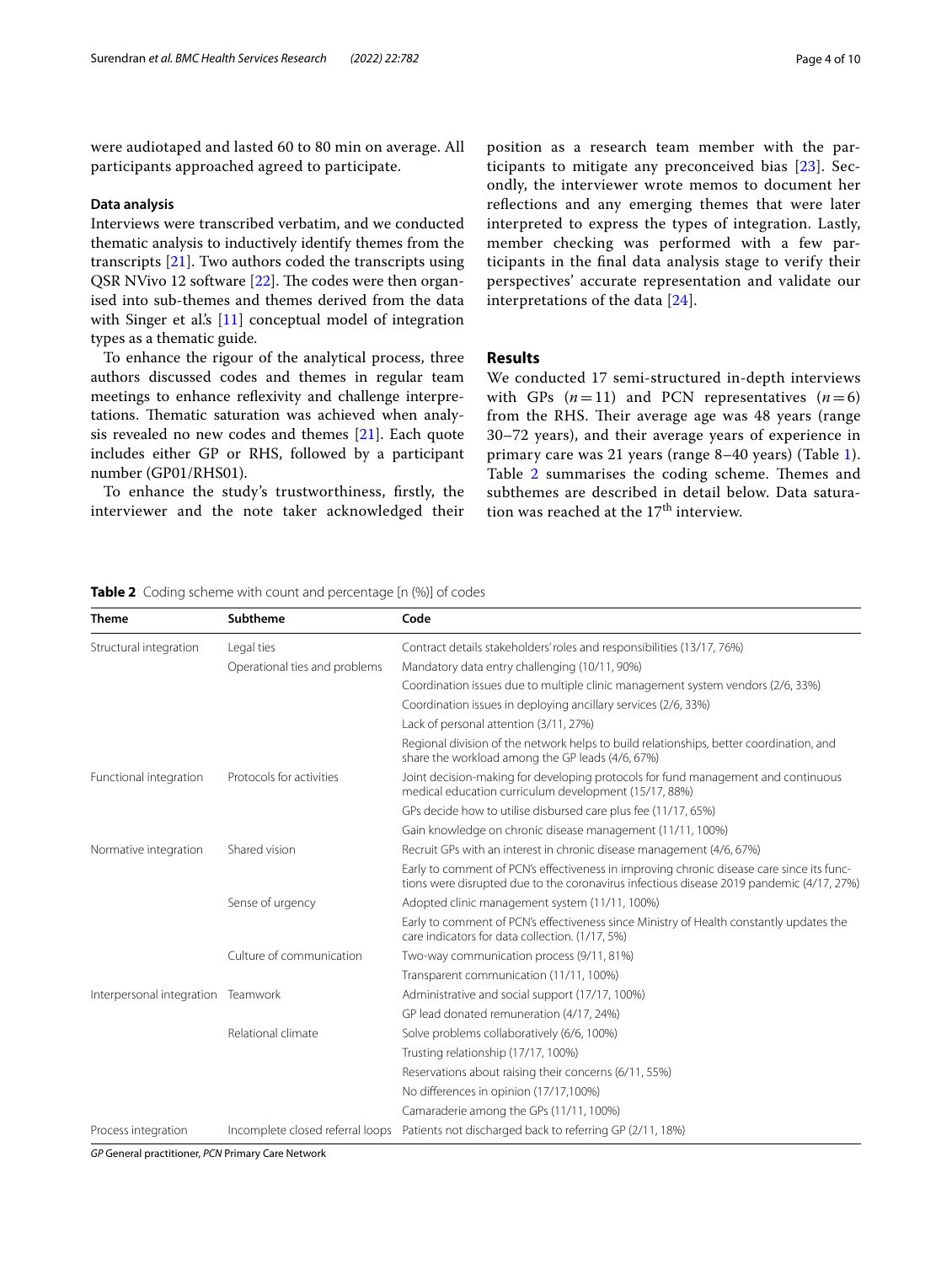## **Theme 1: structural integration** *Subtheme 1.1: legal ties*

GPs sign a legal contract with the RHS they have partnered with before joining the network. They also get a copy of their signed contract for fling purposes. According to most of the participants (13/17, 76%), the contract stipulates the shared roles and responsibilities of the members and the PCN goals for clarity purposes. The contract also states the RHS's actions if GPs displayed negative behaviours or actions. One participant stated:

*"We have a contract with the individual general practice which spells out all the requirements that they (GPs) need to do. The rules and responsibilities are clearly defned. If we fnd out that anyone does not follow this within our network, they (GPs) do anything which afects the image of the RHS, we will investigate and if needed terminate the general practice." (RHS 01).*

## *Sub‑theme 1.2: operational ties and problems*

Under PCN, it is mandatory to collect patients' data for chronic disease indicators. However, the majority of GPs (10/11, 90%) found this compulsory data collection and entry challenging due to their clinical duties. Despite this, they described how their vision to improve care for patients with chronic diseases helped them in setting priorities. For example, some GPs sought their clinic assistants' help, and others worked overtime to complete the data entry.

Large network size posed some operational challenges to the RHS across the network. For instance, a few RHS participants (2/6, 33%) raised issues in coordination because they had to liaise with multiple clinic management system vendors as GPs commonly use diferent brands of clinic management systems. Another operational challenge faced by the RHS was the difculty in deploying shared ancillary services such as diabetic retinal photography and foot screening to all general practices in a coordinated approach. As a result, a few GPs (3/11, 27%) perceived a lack of personal attention from the RHS at an individual general practice level. One participants stated:

*"…I was hoping more for personal care like the RHS staf or the nurse to come down and help me to point out where I missed, but I don't get that. I think too big (network size) also has got its own problem…." (GP 01).*

Therefore, to tackle the operational challenges in a way that is satisfactory for both parties, more than half of the RHS participants (4/6, 67%) reported further dividing their network into smaller geographical regions or having plans to do so, where each region is led by a GP lead and PCN representatives from the RHS. In addition to building relationships and strengthening coordination, sharing workload among the GP leads were the advantages identifed across the network if the network is divided into smaller geographical regions. One participant stated:

*"…if we divide the PCN into regions, more GP leads can shoulder the responsibility. Moreover, we can serve the population better by delivering the ancillary services in a more efectively and coordinated manner" (RHS 03).*

## **Theme 2: functional integration** *Subtheme 2.1: protocols for activities*

According to most participants (15/17, 88%), protocol developments for activities such as fund management and continuous medical education curriculum development (CME) are jointly decided by the exco committee and a few GPs. Exco committee comprise GP leads, PCN representatives from the RHS and with/without a few GPs. Exco members are the primary decision-makers on how to utilise the funds provided by the MOH to run the PCN's daily operations. They follow the guidelines stated in the protocol when doing so. On the other hand, most of the participants (11/17, 65%) stated that GPs have the freedom to allocate the disbursed care plus fees (an incentive of SGD 100 for extended consultation time [\[4](#page-8-3)]) to either subsidise medicines or investigations for their patients or pay bonuses to their clinic assistants.

Protocols for CME curriculum development stipulate chronic disease management must be the focus during the PCN quarterly meetings and the topics must be prepared and scheduled a few months in advance. One participant stated:

*"We will work with our specialists to prepare a list of topics important for chronic disease management, … sometimes GPs will also fag out to us on the topics which they think are relevant. The list of topics is prepared in advance and meetings are already scheduled." (RHS 04).*

## **Theme 3: normative integration** *Sub‑theme 3.1: shared vision*

The RHS recruited like-minded GPs whose vision was to manage patients with chronic conditions according to most of the RHS participants (4/6, 67%). Similarly, all the GPs mentioned that their interest to manage complex chronic diseases was the main reason for joining the network. Together they created shared expectations for the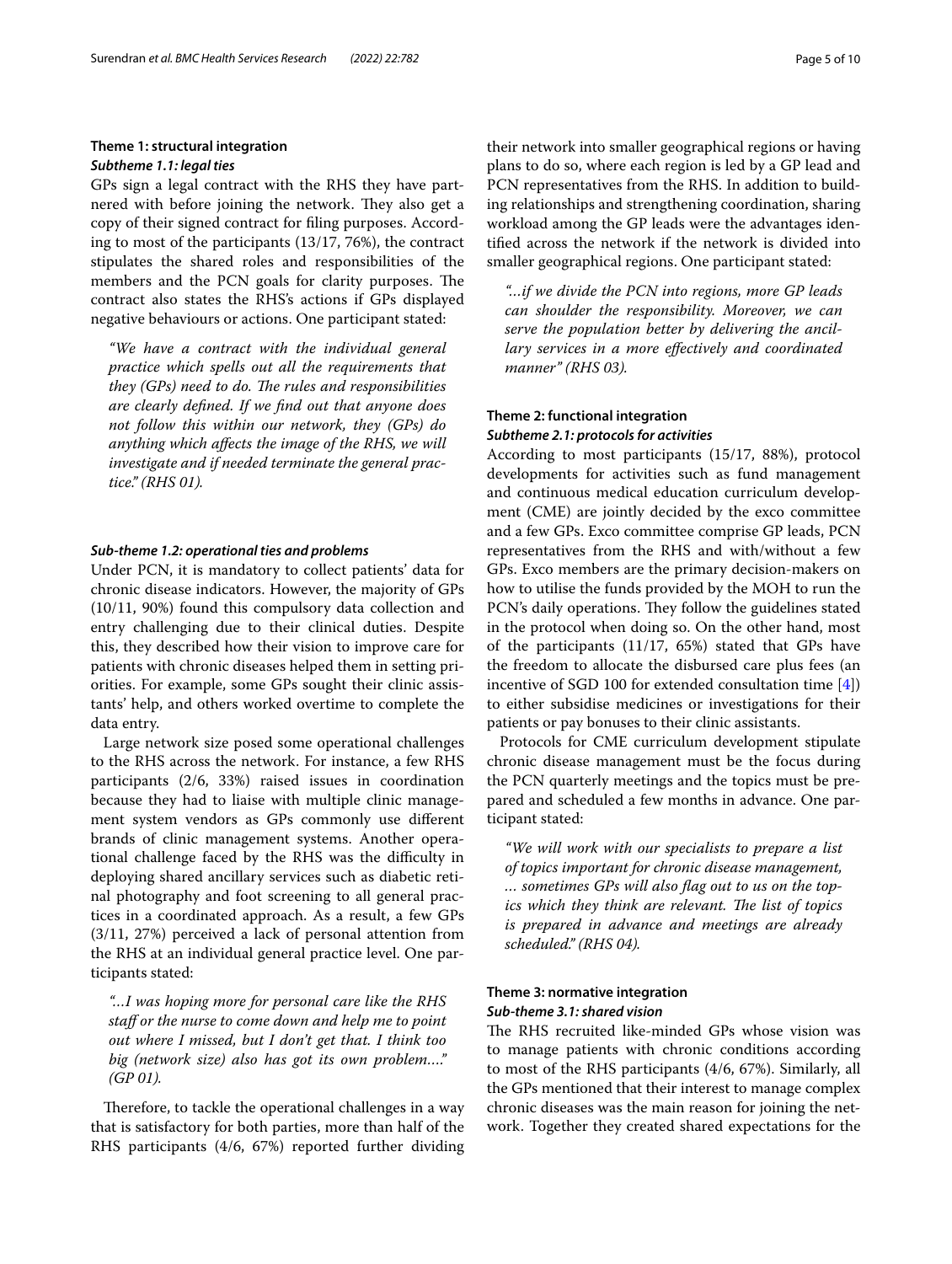PCN, sensemaking of the PCN's goals and objectives and built consensus on what to do. One participant stated:

*"I joined PCN with a vision to improve care for patients with chronic diseases." (GP 04).*

Nevertheless, according to a few participants (4/17, 24%), it is still too early to comment on the efectiveness of the PCN in improving chronic disease care due to the massive disruption faced to the operations of the PCN attributed to the coronavirus infectious disease 2019 (COVID-19) pandemic.

## *Sub‑theme 3.2: sense of urgency*

All GPs understood that to manage patients with chronic conditions, they had to collaborate with the RHS to make changes at the operational level. For this, at an individual general practice level, all the GPs systematically either adopted an electronic clinic management system or upgraded their existing clinic management system to collect patients' care indicators. One participant stated:

*"For my patients I used to trend their results on paper (patient card). I did not use an electronic clinic management system. Now in PCN, I understand its need and I have bought one software…" (GP 02).*

Nevertheless, according to one participant, it is still too early to comment on the efectiveness of the PCN on improving patients' clinical outcomes. This is because the MOH constantly updates the care indicators for data collection. Hence, the clinic management system vendors could not keep up with constant change, and as a result, the data collection was incomplete.

#### *Sub‑theme 3.3: culture of communication*

Participants perceived the two-way communication process and transparency as key components of a culture of communication and as an essential concept afecting the partnership's success across the network. Majority of the GPs (9/11, 81%) stated that the RHS promoted and maintained a two-way communication channel between the GPs and the RHS. For example, GPs were encouraged to share their opinions during the PCN quarterly meetings and the RHS would share their constraints and perspectives for the same if they had any. Furthermore, the RHS was receptive and responsive to GPs' queries and feedback. These frequent two-way interactions enabled both the RHS and the GPs to address issues collaboratively and helped develop a trusted relationship.

Transparency in disclosing fnancial data by the RHS has helped foster a trusted relationship with the GPs across the network, which is deemed as a perceived success of this partnership according to all the participants. Similarly, routine interactions among GPs during the PCN quarterly meetings have helped them build camaraderie at an individual general practice level, another perceived success of this partnership. One participant stated:

*"We are very transparent to all members about whatever funding MOH gives us. We show in the slide all the funding we get to our members and tell them how we will distribute this fund, make use of it, and what initiatives we will do in the next fve years […] we have developed trust with our members (GPs). A trusted relationship is easy to break without being transparent." (RHS 01).*

## **Theme 4: interpersonal integration** *Sub‑theme 4.1: teamwork*

All GPs had positive attitudes about teamwork, refecting high levels of teamwork amongst GP colleagues within the network. For instance, GPs would inform fellow GPs from where they could purchase medicines at low prices. Similarly, the RHS went the extra mile by providing additional administrative and social support to the GPs. For example, the RHS aided elderly GPs in using computers by 'hand-holding' them. Moreover, the RHS would visit general practices to resolve issues between the clinic assistants and their GPs. Obtaining administrative and social support was perceived by the GPs as a success of this partnership at an individual general practice level and across the network. One participant stated:

*"Some GPs are scared of touching the computer because they are not tech-savvy. […] So, we give them a lot of assurance and hand-holding. A 70-year-old GP never used the computer […], so we spend months going down many times […], and we do this until GPs feel convenient to use the system […]" (RHS 01).*

A few participants (4/17, 24%) praised their GP lead for being an excellent team player by donating her remuneration to the PCN to improve its operational efectiveness. One participant stated:

*"Clinical leader is so gracious; she refused to take the money, but she'll put it back to the PCN to run the programmes." (GP 02).*

## *Sub‑theme 4.2: relational climate*

The PCN quarterly meetings facilitated the GPs and the RHS to nurture strong trusting relationships in many ways. First, the quarterly meetings facilitated a greater ease for the RHS in partnering GPs to testbed novel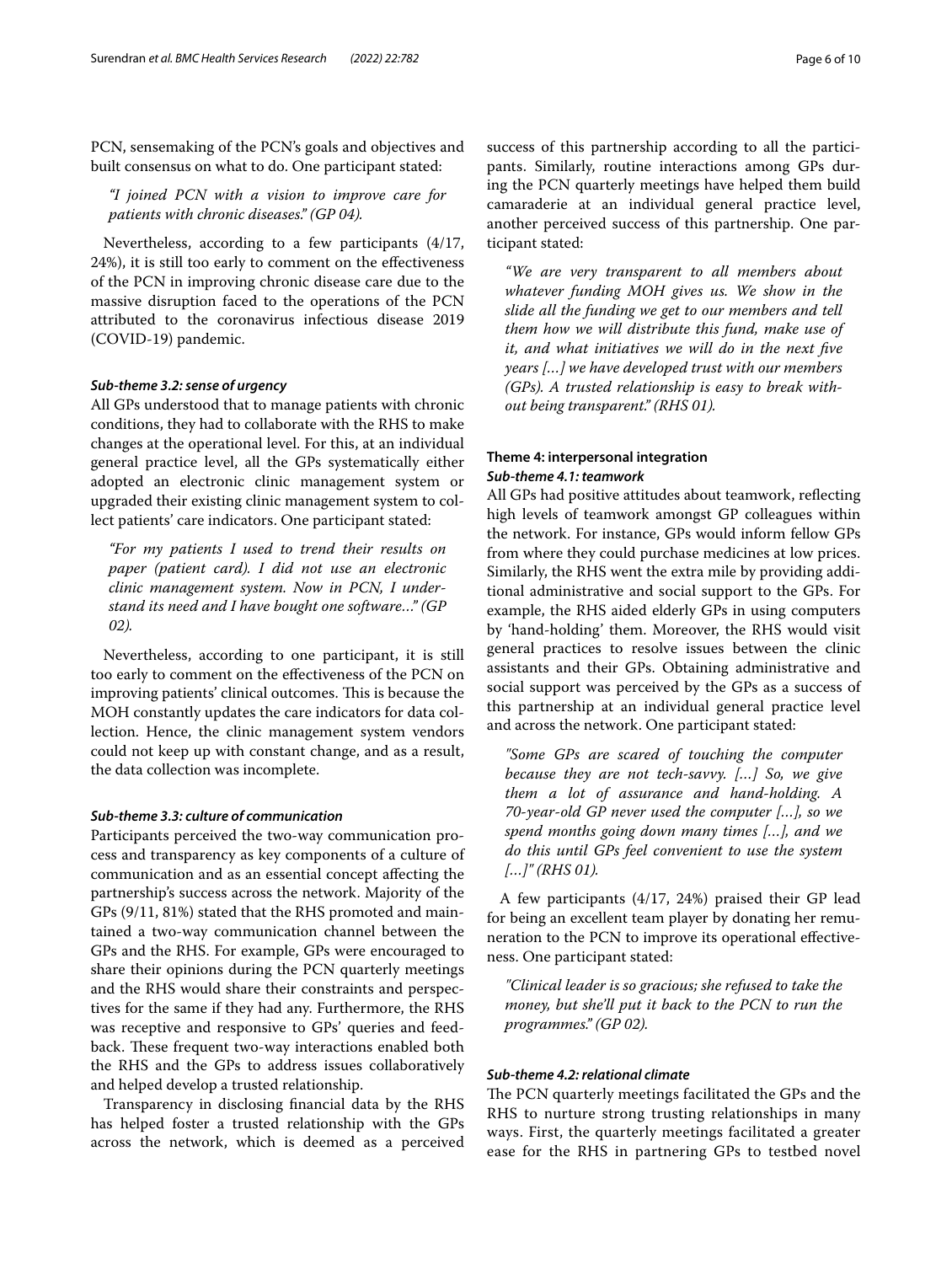programmes at the primary care level and served as a platform to understand the problems faced by the GPs. This helped them to solve problems collaboratively and was attributed to the partnership's success across the network by all the RHS participants. Some GPs (6/11, 55%) indicated having reservations about raising their concerns during the PCN quarterly meetings. Generally, all participants expressed an innate desire to cooperate, and there were no diferences in opinion where they had to negotiate. Building a strong relationship was a perceived success of this partnership across the network by both parties. One participant stated:

*"… earlier, there was no strong relationship with the GPs. PCN helps us strengthen the relationship because the senior management comes and meet up with the GPs in the quarterly meetings and talk to them. Previously nothing like that has been possible. […] So, I think relationship building is defnitely a big plus." (RHS 02).*

Second, at the quarterly meetings, GPs present condensed or detailed case histories to elicit discussions about handling clinical problems. GPs ask questions, make comments, and share anecdotes triggered by the case discussions. The informal atmosphere in the meetings also allowed proposals and ideas for improving the functioning of the PCN. According to all the participants, camaraderie and gaining knowledge on chronic disease management is a perceived success of this partnership at an individual general practice level. Gaining knowledge in chronic disease management improved their confdence in treating patients with chronic diseases. Moreover, they also mentioned having an advantage over non-afliated GPs to receive early specialists' appointments in the RHS tertiary hospitals for their patients.

#### **Theme 5: process integration**

#### *Sub‑theme 5.1: inadequate closed referral loop*

A few GPs (2/11, 18%) mentioned that when they referred their patients to the hospitals, some tertiary care doctors would not discharge the patients back to the referring GPs. Instead, they would discharge the patients to other GPs or primary care centres. They mentioned highlighting this problem to their PCN representatives from the RHS. On the other hand, one RHS participant attributed the lack of coordination to increased turnaround of junior doctors and their lack of awareness of the discharging procedures. One participant stated:

*"All along they (RHS) will say they will do it and* 

*refer back to the referring doctor. I was a bit upset as I said because they refer to another clinic which I think is not really fair to us. I mean, we always say when we refer to you, you refer back to us what. That is the usual." (GP 01).* 

## **Discussion**

Our study suggests that the GPs and the RHS perceived the concept of integration through a series of interrelated strategies. Within the normative dimension, sense of urgency inspired GPs to integrate improvements into their general practice. Participants perceived the key features of interpersonal integration as appropriate enablers for achieving integration in a primary care partnership. While developing a trusted relationship through interpersonal integration was a perceived success of this partnership across the network, gaining knowledge in chronic disease management through the components of functional integration was a perceived success at an individual general practice level. The data also revealed some operational challenges within the structural dimension and some inabilities of the PCN to achieve complete process integration.

#### **Interpersonal integration**

Teamwork was perceived as an appropriate enabler for achieving interpersonal integration. Providing administrative support by the RHS allows GPs to allocate more time to their increasing clinical workload [[25](#page-9-10)]. However, it is easy for GPs to develop 'administrator dependency' over time. The MOH has decided to support the PCN scheme for fve years, i.e., until 2023, after which the future of PCN is uncertain [[6](#page-8-4)]. If the GP-RHS PCN undergoes privatisation, GPs will be forced to helm the administrative position without being sufficiently prepared for the task. This can lead to frustration and operational inefectiveness of the network. Moreover, GPs might feel a strain taking on dual capacities, i.e., as an administrative leader of the network and a provider in their general practice [[4](#page-8-3)]. Therefore, to effectively integrate GPs into managerial roles and decrease administrator dependency, the RHS should take a step back, delegate administrative tasks to the GPs and create a culture of responsibility. Additionally, the managerial competencies of GPs can be nurtured by incorporating a course on management into CME curriculum and by adequately compensating GP administrators for their full-time equivalent required to run the PCNs [\[4](#page-8-3)].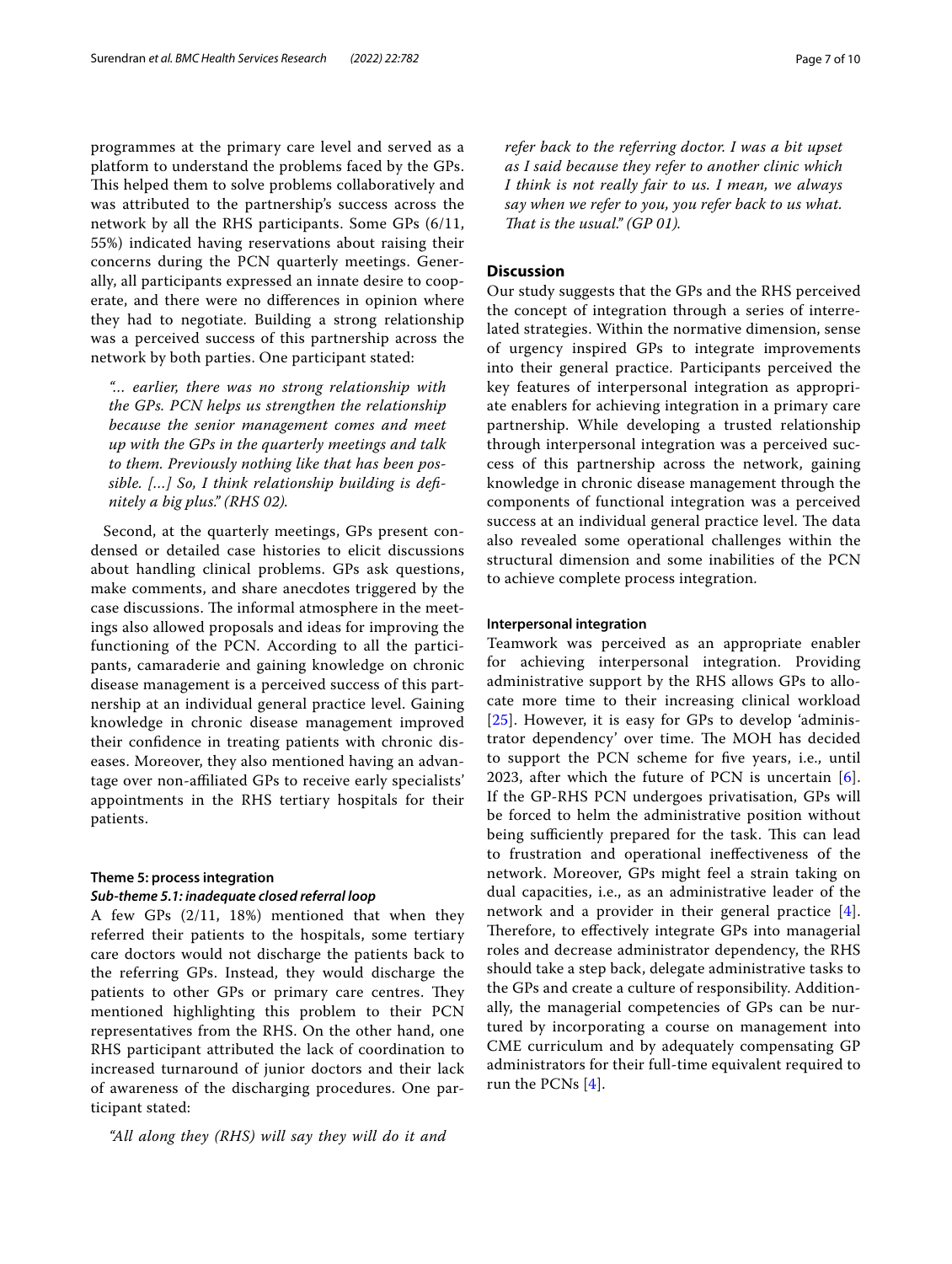**Relationship between structural and normative integration** A shared vision among professionals and organisations that engage in integrated services is widely considered an integral element of a successful partnership [[26\]](#page-9-11). Our study supports this because the GPs and the RHS had already developed a vision during the development phase of the PCN when they were applying for funding to MOH through a joint proposal [[4\]](#page-8-3).

A sense of urgency for chronic disease management encouraged GPs to collaborate with the RHS for data collection. Moreover, legal, and operational ties also pushed the GPs to collaborate with the RHS for data collection. However, overloading the GPs with data entry was identifed as a problem. General practices undergo numerous changes when integrating healthcare services and experience an acceleration trap [\[8](#page-8-6), [27\]](#page-9-12). Due to the accelerated pace of change, it is highly likely that the GPs become exhausted, afecting their relationship with the RHS and the partnership's success [[27](#page-9-12)]. A recent study by Surendran et al. [[8](#page-8-6)] found that relational imbalances between the GPs and the RHS afected the success of their primary care partnership. Therefore, studies investigating the effect of acceleration trap in a clinical setting are critical to developing new population-level integrated care programmes that can achieve the intended outcomes. Moreover, establishing role clarity with explicit descriptions of the responsibilities of the stakeholders could be benefcial for normative integration  $[8, 13]$  $[8, 13]$  $[8, 13]$  $[8, 13]$ .

## **Relationship between functional, interpersonal, and normative integration**

Joint decision-making processes among stakeholders when developing protocols for activities can result in transparent communication. Transparent communication will help develop trust-based relationships among the stakeholders, which is essential for nurturing the collaborative ethos necessary for successful integrated care programmes, and our study strengthens this empirical evidence  $[8, 28]$  $[8, 28]$  $[8, 28]$  $[8, 28]$ . This implies that more functional integration is associated with more normative integration leading to more interpersonal integration. However, it is possible that the GPs and the RHS might have already developed a trusting relationship through other programmes, and hence re-fostering transparency is not needed [\[29](#page-9-14)[–31](#page-9-15)]. But in times of ambiguities, transparent communication will guide unsure GPs on which RHS to trust as a partner or continue its relationship with [\[31](#page-9-15)]. Moreover, adopting transparency will increase the reputation and positive image of the stakeholders and create an opportunity to acquire consensus and appreciation from all the stakeholders in the partnership [\[32,](#page-9-16) [33\]](#page-9-17). Our study fndings showed no issues where the GPs and the RHS had to negotiate to reach a consensus. However, disclosing information is not without its risks. Stakeholders must be aware that the information disclosed can be used against them, which might counteract normative and interpersonal integration  $[33]$  $[33]$ . For example, when communicating fnancial information and being made aware of the funding pool, GPs might put forward conficting demands that are difficult for the RHS to fulfil, thereby afecting their relational capital.

#### **Limitations and strength**

Firstly, although PCN was formally established in 2018, its functioning was disrupted by the COVID-19 pandemic. Therefore, we need to interpret the results of this study as originating from an early phase of PCN's implementation. Secondly, since integration evolves, a longitudinal perspective with follow up interviews is recommended [[34\]](#page-9-18). Lastly, regarding the transferability of results, caution should be taken when extending the findings to PCNs solely run by GPs. This is because diferent PCN models operate in diferent contexts and environments. Therefore, the findings of this study will be relevant for PCN models similar to the one explored here, i.e., a public–private primary care partnership. The strength of this study is that we captured divergence in perspectives through in-depth interviews with a maximum variation sampling strategy.

## **Implications**

This study provides valuable information on developing efective and deployable strategies for integration in a primary care context. Furthermore, the structural dimension also provides information on the disadvantages of a large network size. We propose that problems with large network size (e.g., lack of personal attention) can be circumvented by creating sub-teams, each having a GP leader reporting to the overall PCN leaders, to foster a culture of coordination and communication. However, in small teams, the risk for relational imbalances cannot be ruled out since diferent personalities are more prone to clashes. Therefore, teams should develop a fexible mindset away from fxed thinking and track the network's facilitators and barriers while working towards the common vision of enhanced chronic disease management  $[35]$  $[35]$ . The different ways of using the care plus fee i.e., a fexibility in functional integration, create a lack of uniformity within the network. However, this fexibility is desired to develop and maintain interpersonal integration in a public–private partnership [\[8](#page-8-6)]. Future research should use objective data to examine how the integration strategies developed in this study relate to the impact of a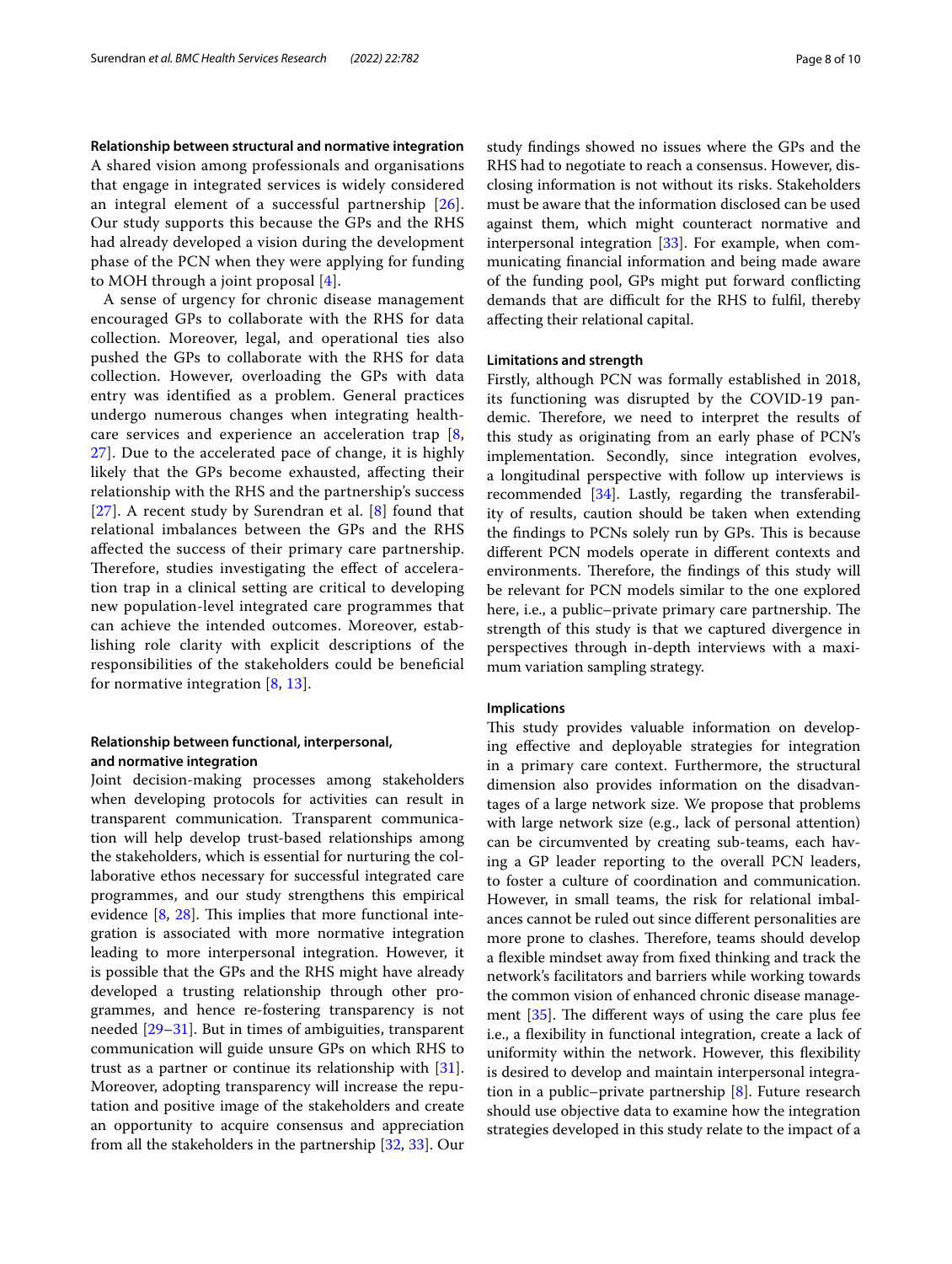partnership on patient health and cost-related outcomes [[34\]](#page-9-18).

## **Conclusion**

Our study points to multi-faceted integration, comprising various forms that need to be manifested at all levels of care to achieve coordinated, seamless, and comprehensive care for patients sufering from chronic conditions. The present iteration of the PCN has been shown to ofer integration at a level that warrants praise but still requires structural and process integration improvement. Increasingly, and as seen through the COVID-19 pandemic, primary care has become the backbone of the healthcare system. Therefore, the PCN needs to explore the incorporation of infectious diseases protocols as an additional module into their operations to leverage on pre-existing relationships and integrative processes to manage a wider range of diseases going into the future.

#### **Abbreviations**

MOH: Ministry of Health; PCN: Primary Care Network; GPs: General Practitioners; RHS: Regional Health Systems; CME: Continuous Medical Education; COVID-19: Coronavirus Infectious Disease 2019.

#### **Supplementary Information**

The online version contains supplementary material available at [https://doi.](https://doi.org/10.1186/s12913-022-08165-1) [org/10.1186/s12913-022-08165-1](https://doi.org/10.1186/s12913-022-08165-1).

<span id="page-8-11"></span><span id="page-8-10"></span>**Additional fle 1.** Consolidated criteria for reporting qualitative studies (COREQ): 32-item checklist.

**Additional fle 2.** Interview guide.

#### **Acknowledgements**

We would like to thank all our study participants. We would also like to extend our gratitude to Rita Sim and Aloysius Chia of Duke-NUS Medical School for their administrative support and guidance from all other colleagues in the Enhancing Primary Care Team.

#### **Authors' contributions**

SS: Conceptualisation, Methodology, Investigation, Formal analysis, Data curation, Writing- Original draft, Writing—review & editing. FCD: Conceptualisation, Methodology, Formal analysis, Writing—review & editing. DBM: Conceptualisation, Methodology, Writing—review & editing, Funding acquisition. JPA: Writing—review & editing. JC: Writing—review & editing. GKCH: Conceptualisation, Methodology, Writing—review & editing, Supervision. All authors critically reviewed the manuscript and approved the fnal manuscript for publication.

#### **Funding**

This research was funded by the National Medical Research Council (NMRC) and Ministry of Health, Singapore, Health Service Research Grant (HSRG), grant number NMRC/HSRG/0086/2018 and the Centre Grant Programme Singapore Population Health Improvement Centre, grant number: NMRC/CG/ C026/2017\_NUHS.

#### **Availability of data and materials**

The datasets generated during and/or analysed during the current study are not publicly available due to participants' privacy concerns. Readers who wish to gain access to the data can write to the corresponding author; data may be granted upon reasonable request.

#### **Declarations**

#### **Ethics approval and consent to participate**

This study was approved by the Institutional Review Board of the National University of Singapore (Reference code: S-19–005). All participants gave their written informed consent to participate in the study. All methods were followed in compliance with the applicable guidelines and regulations.

#### **Consent for publication**

Not applicable.

#### **Competing interests**

The authors declare that they have no competing interests.

#### **Author details**

<sup>1</sup> Health Systems and Behavioral Sciences Domain, Saw Swee Hock School of Public Health, National University Singapore, Singapore, Singapore. <sup>2</sup> Health Services and Systems Research, Duke-NUS Medical School, Singapore, Singapore.<sup>3</sup> Centre for Population Health Sciences, Lee Kong Chian School of Medicine, Nanyang Technological University, Singapore, Singapore.

Received: 16 February 2022 Accepted: 9 June 2022 Published online: 15 June 2022

#### **References**

- <span id="page-8-0"></span>Borgermans L, Marchal Y, Busetto L, et al. How to improve integrated care for people with chronic conditions: key fndings from EU FP-7 project INTEGRATE and beyond. Int J Integr Care. 2017;17:7.
- <span id="page-8-1"></span>2. Nurjono M, Yoong J, Yap P, et al. Implementation of integrated care in Singapore: a complex adaptive system perspective. Int J Integr Care. 2018;18:4.
- <span id="page-8-2"></span>3. PAHO. Innovative care for chronic conditions: organizing and delivering high quality care for chronic noncommunicable diseases in the Americas. 2013. [\(https://iris.paho.org/handle/10665.2/18639?show](https://iris.paho.org/handle/10665.2/18639?show=full)=full (accessed 1 Nov 2021)).
- <span id="page-8-3"></span>4. Foo CD, Surendran S, Tam CH, et al. Perceived facilitators and barriers to chronic disease management in primary care networks of Singapore: a qualitative study. BMJ Open. 2021;11:e046010.
- 5. Foo CD, Surendran S, Matchar DB, et al. Primary care networks and starfeld's 4Cs: a case for enhanced chronic disease management. Int J Environ Res Public Health. 2021;18:2926.
- <span id="page-8-4"></span>6. MOH Singapore. Primary care networks for better patient care in the community, [https://www.moh.gov.sg/news-highlights/details/prima](https://www.moh.gov.sg/news-highlights/details/primary-care-networks-for-better-patient-care-in-the-community) [ry-care-networks-for-better-patient-care-in-the-community](https://www.moh.gov.sg/news-highlights/details/primary-care-networks-for-better-patient-care-in-the-community) (accessed 29 Oct 2021).
- <span id="page-8-5"></span>7. Improving accessibility, quality and affordability for tomorrow's challenges, [https://www.moh.gov.sg/news-highlights/details/moh-2012](https://www.moh.gov.sg/news-highlights/details/moh-2012-committee-of-supply-speech-healthcare-2020-improving-accessibility-quality-and-affordability-for-tomorrow-s-challenges-(part-1-of-2) [committee-of-supply-speech-healthcare-2020-improving-accessibil](https://www.moh.gov.sg/news-highlights/details/moh-2012-committee-of-supply-speech-healthcare-2020-improving-accessibility-quality-and-affordability-for-tomorrow-s-challenges-(part-1-of-2) ity-quality-and-affordability-for-tomorrow-s-challenges-(part-1-of-2) (accessed 29 Oct 2021).
- <span id="page-8-6"></span>Surendran S, Foo CD, Tam CH, et al. The missed opportunity of patientcentered medical homes to thrive in an asian context. Int J Environ Res Public Health. 2021;18:1817.
- 9. Andersson J, Ahgren B, Axelsson SB, et al. Organizational approaches to collaboration in vocational rehabilitation-an international literature review. Int J Integr Care. 2011;11:e137.
- <span id="page-8-7"></span>10. Kozlowska O, Lumb A, Tan GD, et al. Barriers and facilitators to integrating primary and specialist healthcare in the United Kingdom: a narrative literature review. Future Healthc J. 2018;5:64–80.
- <span id="page-8-8"></span>11. Singer SJ, Kerrissey M, Friedberg M, et al. A comprehensive theory of integration. Med Care Res Rev. 2020;77:196–207.
- <span id="page-8-9"></span>12. Oksavik JD, Aarseth T, Solbjør M, et al. 'What matters to you?' normative integration of an intervention to promote participation of older patients with multi-morbidity - a qualitative case study. BMC Health Serv Res. 2021;21:117.
- <span id="page-8-12"></span>13. Poulsen RM, Pii KH, Bültmann U, et al. Developing normative integration among professionals in an intersectoral collaboration: a multi-method